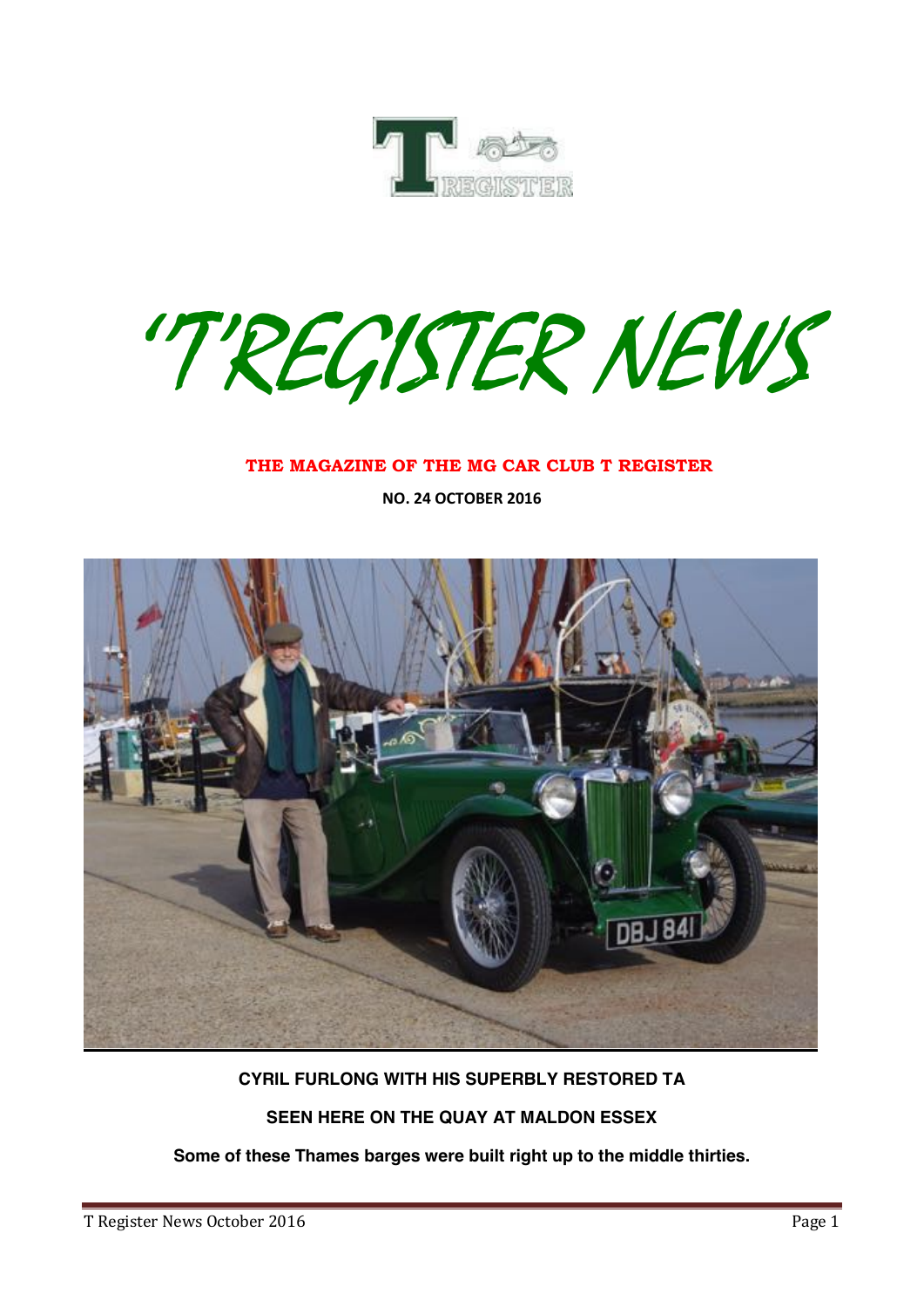## **A Message from the Chairman of the MG Car Club 'T' Register - Geoff Matthews**

As the clocks go back we look forward to a winter of planning for the year ahead and you will be pleased to know your committee are already gearing up for the new season of events.

At our meeting last Sunday plans were laid to ensure we offer a full programme for 2017 and all the details will be published on our Facebook page, in our email Newsletter, in T Register News and, of course, in Safety Fast.

We also agreed to continue publication of TRN for at least a further year which we hope will be welcome news to you.

Our first event next year, apart from our attendance at Stoneleigh will be The T Register Rebuild seminar and AGM at The Motor Heritage Centre at Gaydon and I hope we will have a good attendance to elect our new chairman. We currently have one nomination but more will be welcome so let me know if you wish to stand.

Do try and manage to get in some T driving over the winter, weather permitting and I look forward to seeing you at one or more of our events in 2017.

Cheers for now

Geoff

#### **TRN OCTOBER 2016**

#### **TABLE OF CONTENTS**

| Page | $\mathbf{2}$ | A message from<br>the Chairman         | Geoff<br>Matthews       |
|------|--------------|----------------------------------------|-------------------------|
| Page | 2            | <b>The Editorial</b>                   | John Ward               |
| Page | 3            | <b>Cover Story</b>                     | Cyril<br><b>Furlong</b> |
| Page | 5            | <b>Recent Events</b>                   | <b>John Ward</b>        |
| Page | 10           | <b>Forthcoming</b><br>events           | <b>John Ward</b>        |
| Page | 11           | TD, fires, beers &<br>an 820 mile dash | Will<br><b>Handley</b>  |
| Page | 14           | Final chapter on<br>Numbum             | <b>John Ward</b>        |
| Page | 15           | Competition in a<br>"Т'                | <b>John Ward</b>        |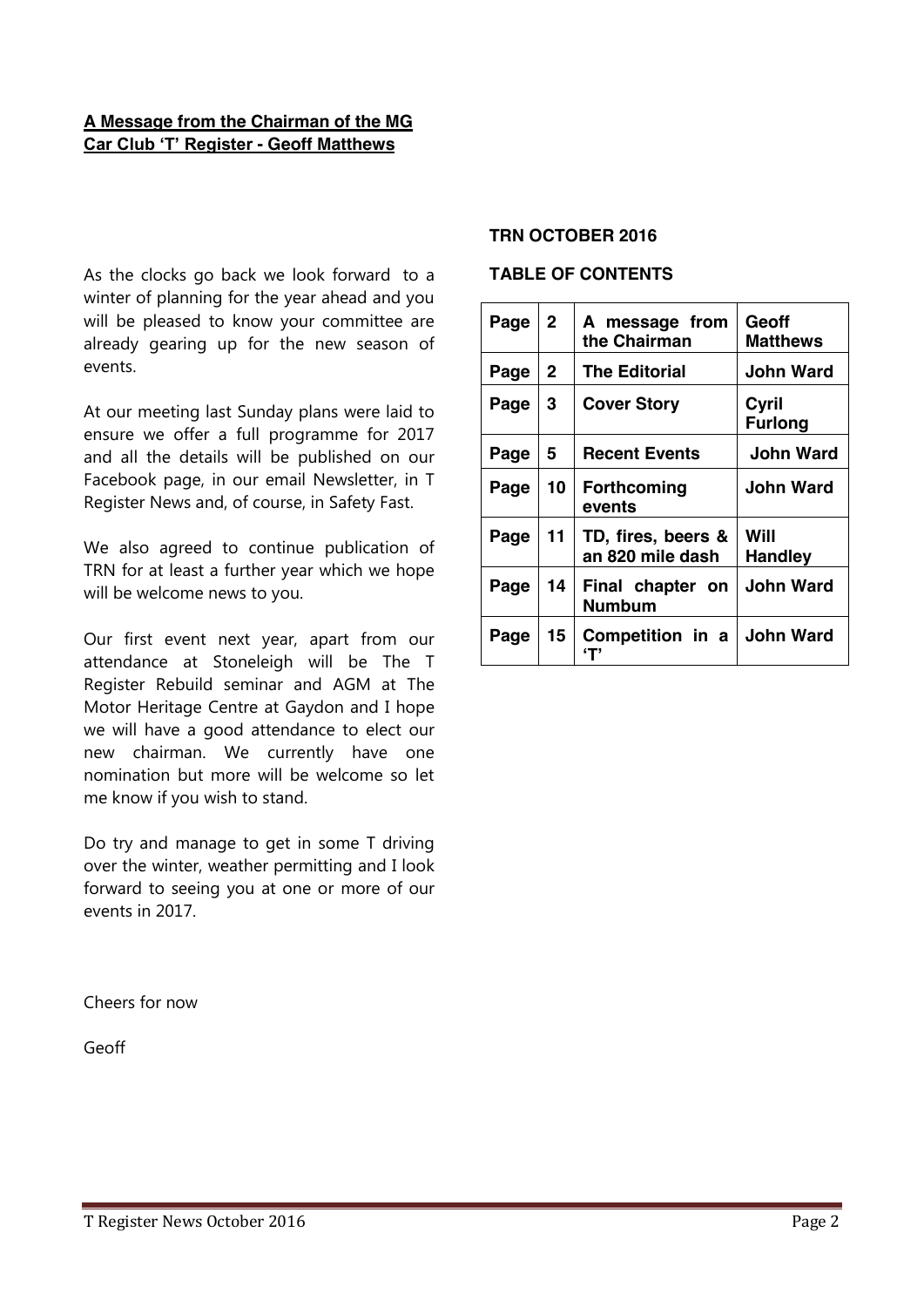## **EDITORIAL**

Well there we have it another year in the annals of time and another MG season draws to a close. 80 years now since T types first graced the fairly deserted roads and they could be driven quickly, and safely of course, to the amusement of those young chaps who could afford them. Imagine their thinking if they were to discover that hundreds of them are still being driven and restored to their former glory today.

October sees the last of the TRN Editions for this year, thank you for your support and I hope that some of my scribblings amused and entertained you. I must just add that the journal is all about you and it is a valuable place to air views and share experiences with all the rest of us so please consider jotting down some notes and pictures and getting in touch, do not worry about presentation or spelling, the Editor has a computer and a Thesaurus!

This brings us on to next year, we have tried to seek your opinion but a lack of response has prompted the committee to think that all is well and that we should continue to produce TRN for another year in the same format. There is a pro forma invoice in existence for all those wish to receive a hard copy for the coffee table.

Two social events for next year are already well covered in the ensuing text and also in the websites and media so no reason to miss out, book early to avoid disappointment. The remaining year activities are being researched and firmed up at this moment, details of the MG Stoneleigh Spares Day, Rebuild, the T Party and Silverstone will be advised shortly and be in the T Register Notes in January and perchance before on the websites if details are concluded.

Cheers for now

#### John W

T Register News October 2016 **Page 3** 

## **Cover story**

**We could not conclude this year's editions of TRN without mentioning the 80th Anniversary of the beginning of the T type era in 1936.**

**You will see on the front cover a splendid example of a complete rebuild of TA DBJ 841 following many years languishing in boxes and stood up against a garage wall.**

**Cyril Furlong has painstakingly pieced together and re-fettled this car over many years and was finally rewarded by getting it re registered and back on the road only last month. His story runs like this……….**

I first heard about this car in 2007 when a workmate of mine, whilst we were talking cars as usual, commented that his brother had this 1938 TA and that it was now up for sale. He had owned it for well over 10 years but after getting over three house moves in that time he could now see that he was never going to completely restore it as he had planned.

A slight problem was that he lived in Totnes in Devon a considerable distance from me in Essex near Chelmsford. Nevertheless interest was aroused and arrangements were made to go and see it and a B&B was booked so off we went.

Seeing the vehicle or the piles of boxes and a chassis and part assembled body still gave me the "must have it" so after a little haggling, the deal was done. The next problem was getting it back to Essex and arranging transportation which mean't that I did not get the car until into 2008.

However, also at this time I was still working on the rebuild of my YB so commencement of work on the TA was not started in properly until 2012.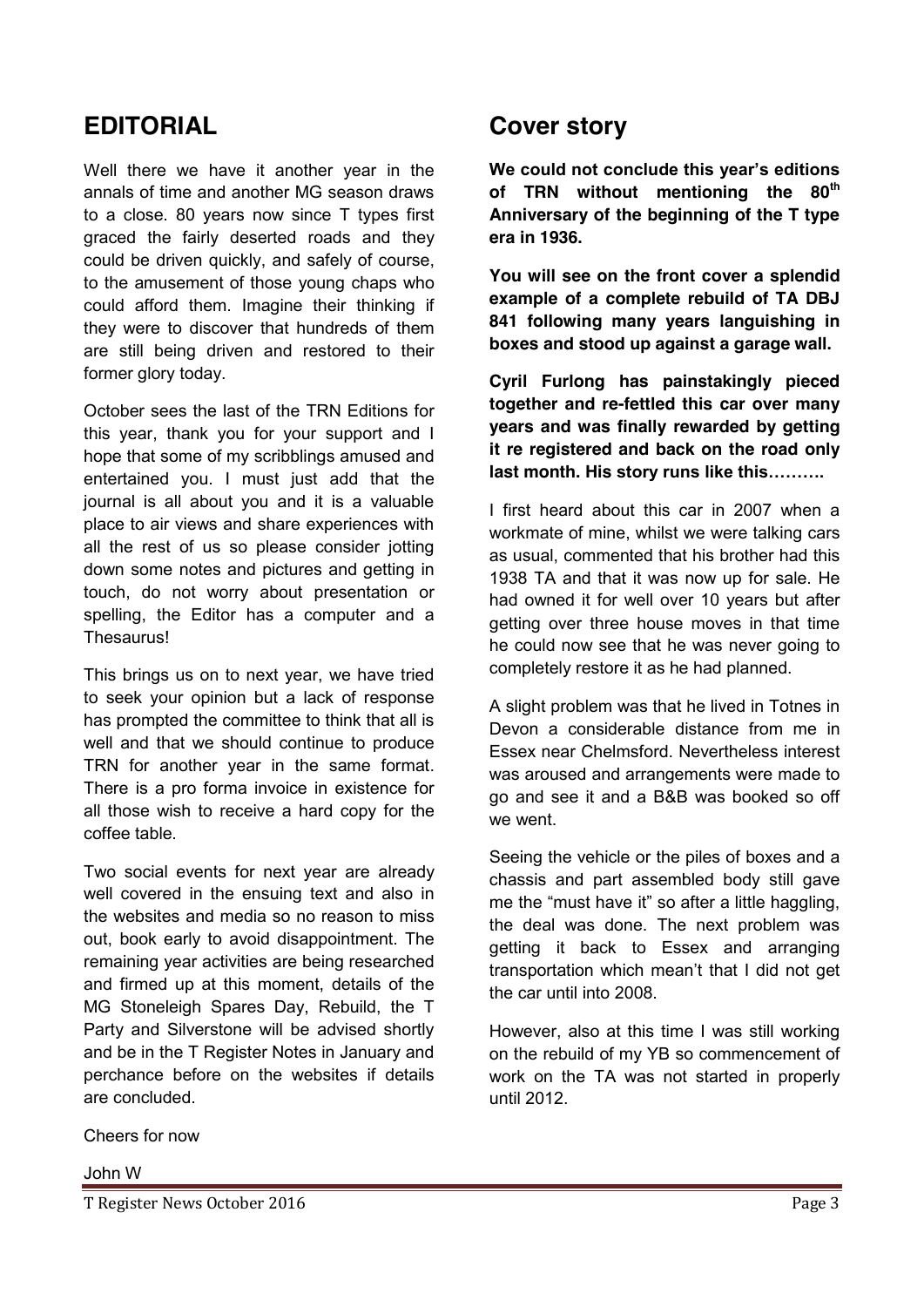

"DBJ 841 bought as seen"

Upon further inspection much had already been done, the chassis had been shot blasted and painted and there was new timbers fitted to the body tub but it had only been part re assembled. After a thorough inspection of the rest of it, I made a decision that all the mechanical parts, engine, transmission, brakes, wheels and bearings would have to be stripped down to the bare bones and rebuilt totally.

One of the most trickiest jobs in those early days was aligning up the body to the firewall and it took me several attempts to get the spacing right. Then on with the body panels, wings, doors etc and once all the gaps were correct everything was taken off again and stripped down to bare metal in preparation for the paint shop.

Twelve coats of primers and cellulose later and copious bits back from the chrome-platers and re assembly could start in earnest. Soon a new wiring loom was installed and the engine had been totally rebuilt with honed out bores, new piston rings valves and rebuilt rocker assembly.

Next obviously fitting out, new trim, carpets, seat covers and all was ready for the road. Now we had what appeared to be a major setback. I had been so absorbed in the real business of restoring the car, that I completely forgot the legalities and the fact that there was a distinct lack of a log book and any proof of the car's current existence. In the boxes of bits were the original number plates and an enquiry to the DVLA established that there was no current record of the car and the registration number had never been re issued, but how to get it back!

I was then put in touch with Robin Haseldine who is the MGCC T Register DVLA representative and it was with his grateful assistance that all the relevant paperwork and inspections were completed and sent off to the DVLA with fingers crossed.

Ten days later a letter arrived and with great relief it confirmed that they would issue the necessary forms and that they would allow me to retain the original registration number DBJ 841.

All set now for test runs, checking settings and levels and back on the road for the first time in at least 30 years.

Cyril Furlong **Cyril Furlong COLOGIC COLOGIC OCTOBER** 

DBJ 841

Chassis number TA2590 Engine number MPJG2834 build date 30<sup>th</sup> August 1938



T Register News October 2016 **Page 4**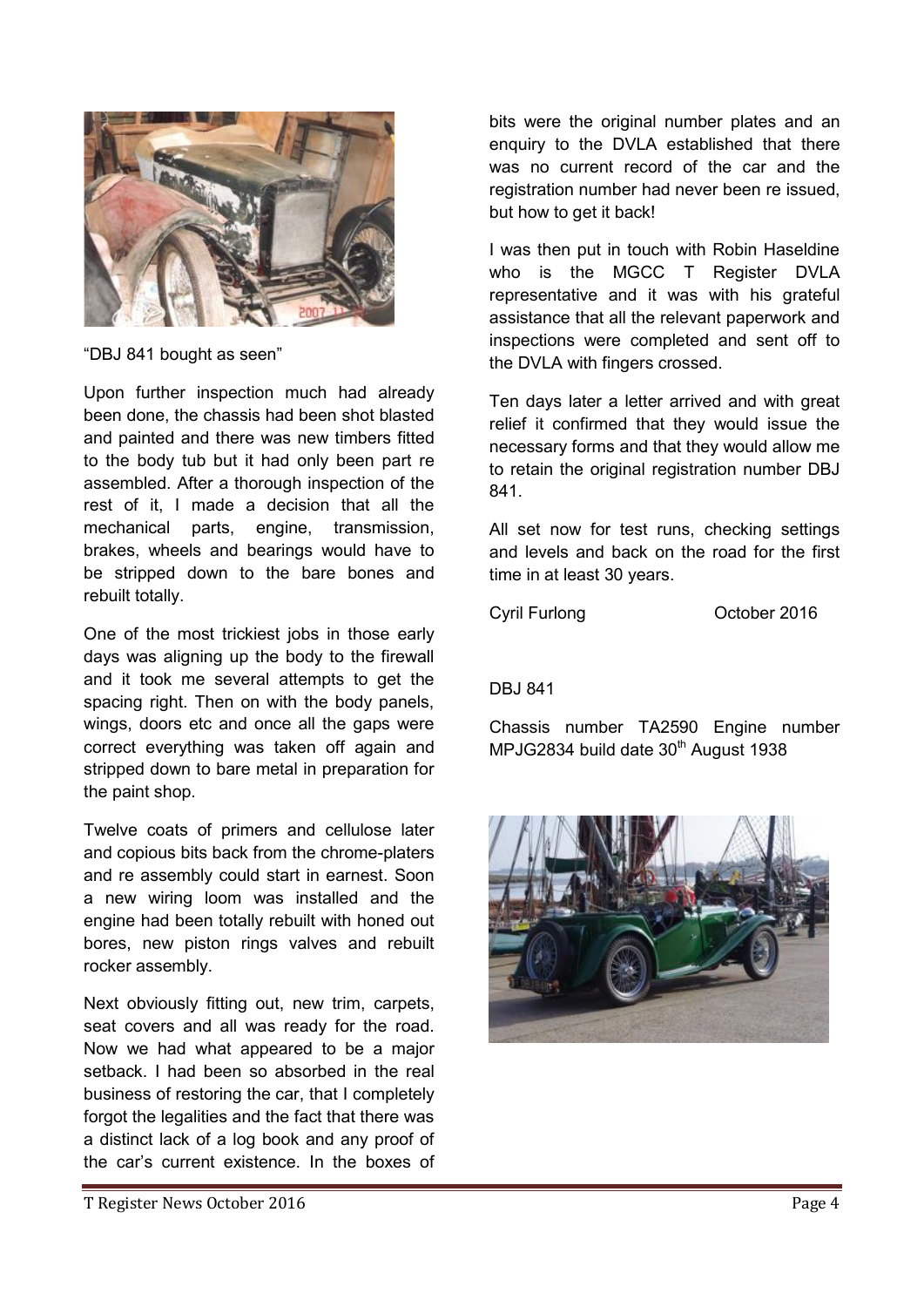## Investing in keeping MGs on the road

We embarked on a re-engineering programme 5 years ago in order to address the difficulties many MG owners encounter when trying to replace parts that are no longer available or of inferior quality. All the parts are manufactured in the UK and machined from superior quality materials in order that they last longer and in many cases improve the driveability of the car.

We haven't stopped here though. We currently have many projects on the goso watch out for more parts coming soon. We do stock a comprehensive range for

all T Series aiming to keep the cars on the road and working as they should. Whether it be mechanical, body or trim we will make every endeavour to help. Our workshops are fully experienced in all MGs but particularly T Series with many total rebuilds to our credit over the past 36+ years of our business. Whether it be a rebuild or just a part or technical advice, contact us.

Ron Gammons was a founder member of the T Register back in 1963 and has owned, raced and loved T Series throughout. Malcolm Gammons cut his racing teeth on the family TC and then built his racing TF. Contact the winners!



## **RECENT EVENTS 2016 THE T REGISTER AUTUMN TOUR 2016**

## **Friday September 2nd to Monday the 5th**

## **The George Albert Hotel at Evershot near Dorchester DT2 9PW**

There was no real premise given by the weather boys and girls as to what to expect on this year's tour, whichever forecast you tuned into there was no real conviction as to what to take clothes wise as we packed the TF on Thursday.

Somewhat spoiled in recent years we hoped for the best and assumed a continuance of the Indian summers we had enjoyed but not forgetting the outdoor wet gear just in case.

We had decided to travel down on the Thursday and stay along with other T types in the Stockbridge area overnight and the long run down was very pleasant with dry and warm sunny spells.

The journey from Stockbridge to Dorchester was about an hour or so or so we thought. Firstly we got snarled up with the remnants of the Dorchester Steam Fayre and then the Dorset County Show so progress was considerably slow. Soon dark grey clouds gathered and then first a drizzle quickly followed by what can only be described as a very low flying cloud and visibility was reduced to nil. We all know the pitfalls of T type wipers and the worst scenario is a prolonged heavy drizzle on country roads at dusk.

It was a nightmare with the journey seeming endless but thankfully to say all arrived safely without mishap and after a hot bath and a beer or two most were recovered.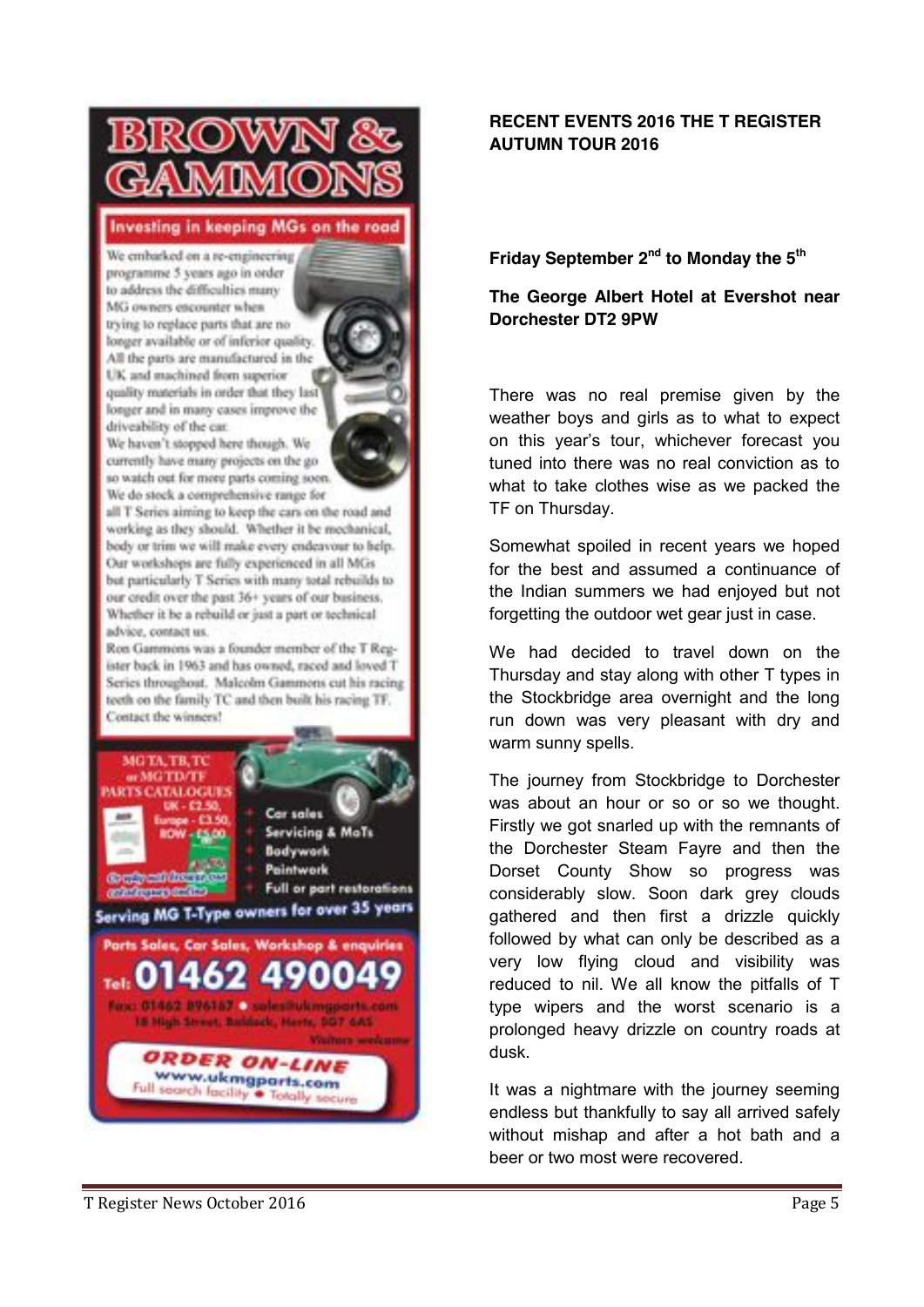

The whole weekend was organised jointly with Geoff and Annie Matthews carrying out all the bookings and the admin side whilst Chris and Gaye Sundt put together the routes and the daily tours and stop over places of interest. Geoff outlines the itinerary for the coming days above; Chris seems relaxed in front of his highly praised notice board at the welcoming address.











So onto Saturday. After unwrapping the cars and attempting to dry out the ingress of rain, the rain did stop about 10am, preparations were in place for the first of the runs about the Dorset landscape. Today's theme was Villages, Hillforts and the Fleet.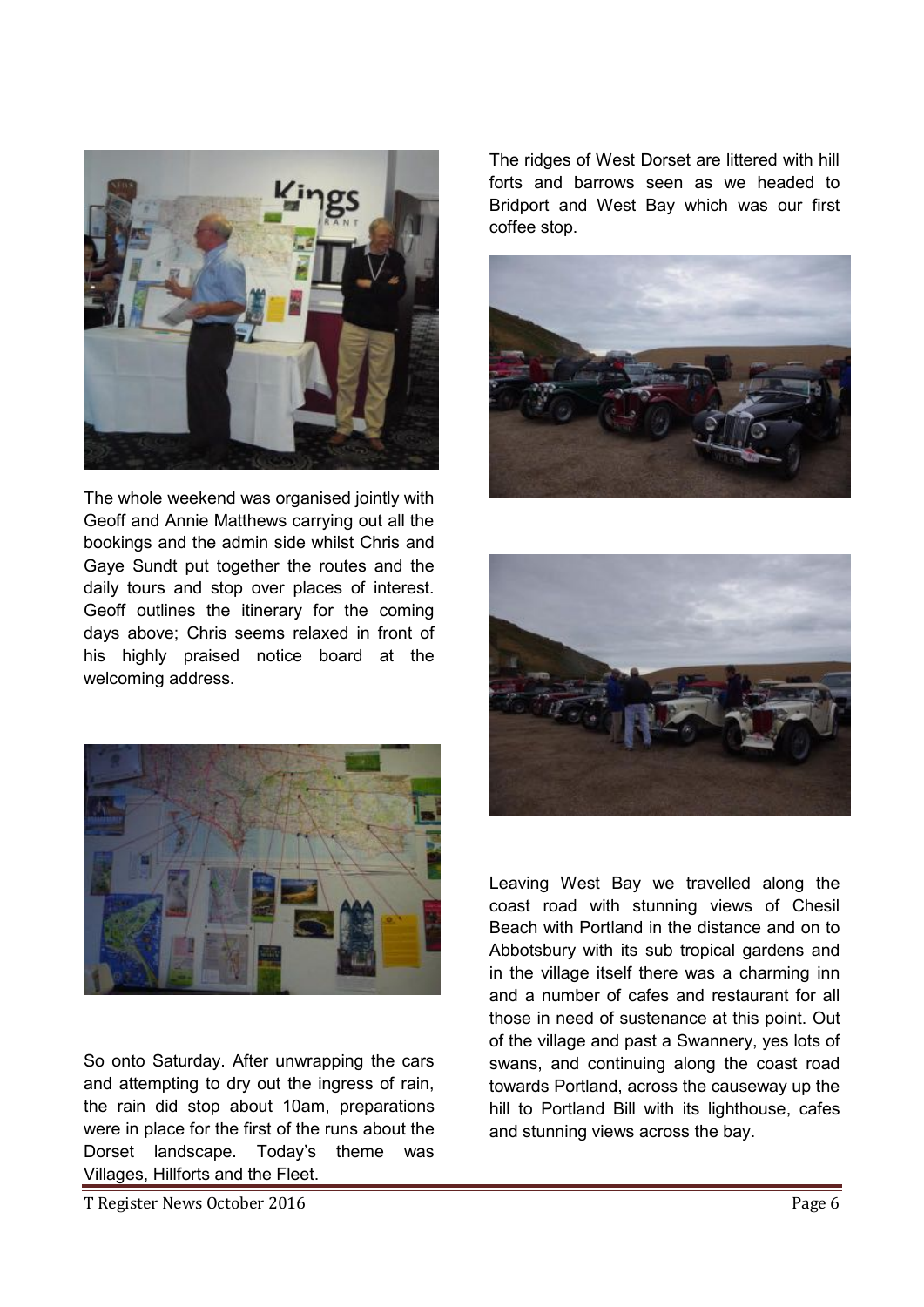

Now some unfortunate ones followed the route down into Weymouth and its promise of the beach, the promenade and cafes and bars. Oh dear……….many were ensnared into the apparently typical weekend log jam added to by roadworks, the Dorset show and weekend visitors; there is only one way in and one way out! Stories of a delay of 2 hours were related and of course not a constabule in sight!

Eventually all began the journey back to the hotel, winding country roads, Maiden Hill and more hill forts, through Hardy country onto Dorchester and up the A37, oh and it poured with rain again.

As is the usual tradition preparations were then made to attend the Gala Dinner and a wine reception in the Elizabethan Suite before dinner.







Much talk and tales as usual before the ensemble was called to order, a few words from the Chairman of course, he didn't again mention that we had won the Gold Cup did he? but of course he did. We were once more regaled by an ode from the President Mike Lugg before it was the Secretary's turn and to announce the winners of the silverware for 2016.

No question as to the worthy winner(s) of the Montague Burton Trophy for exploits or achievement in a T type. You must have read somewhere be it in Safety Fast or on line of the zaney couple who set off to drive round the coastline of Britain in their (trusty!) TA 'Numbum' in aid of charity. Pam and Owen Frankland were awarded the trophy. More on this later……..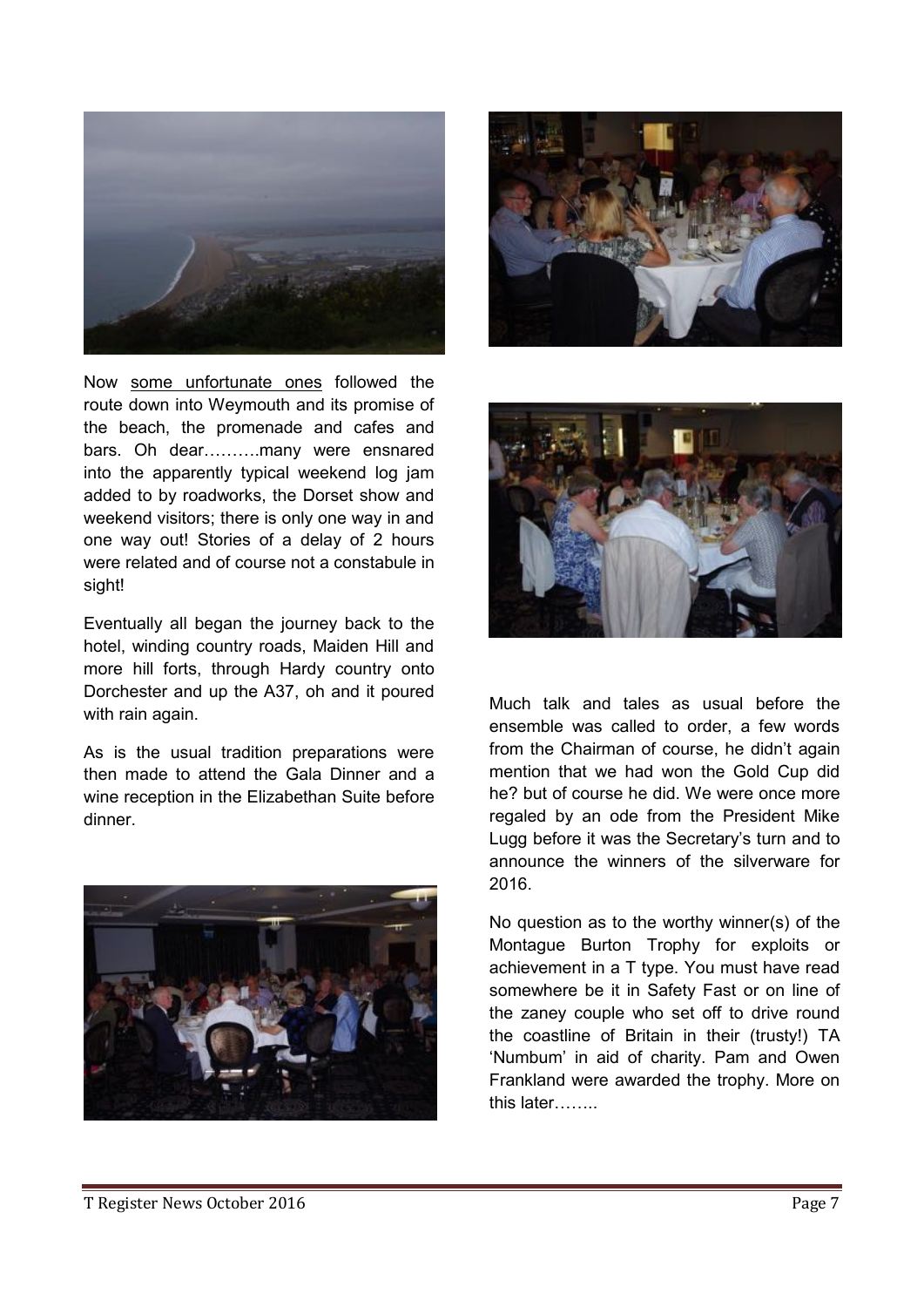The Malcolm Hogg Trophy named in honour of a sadly missed racer of the bygone days when there were enough cars out there to fill the grid and an exclusive race for T Types was a regular feature at most of the venues.

This year, a dauntless contributor to the racing scene, the award went to Alex Quattlebaum in his T Special the MG LECo2. Although not at the dinner because Alex lives in the States but he has a home in Scotland so arrangements were made to deliver the trophy to him by courier.

Finally, at the sole discretion of the Secretary, the Secretary's Award, that unique steering wheel made by the apprentices in Abingdon.

This year two people are deserved winners for their contribution, hard work and dedication put in on behalf of you the members.

Annie Mathews for her unstinting support to Chairman husband Geoff, sometimes in difficult personal circumstances, at Silverstone and again at the Autumn Tour this year and a relative new kid on the block but one that has certainly showed us the way forward and introduced us to the world of the modern media revolution, David Wardell has achieved such a success that we are becoming the IT Register in advance of the rest.

Congratulations and many thanks to both of them who will each share 6 months tenure of this exclusive trophy

Sunday morning is usually a bit slow in getting going but with just a heavy mist this morning, it promised to be a fine day to follow.

Heath, coast and castles was the agenda today, roughly heading south and east of the hotel down to the coast as far as Corfe Castle and Wareham.

First up, pardon the pun, Cerne Abbas and the Cerne Giant carved out of the limestone hillside, then on to Athelhampton and the first coffee stop.

Next to Tolpuddle and a visit to the Tolpuddle Martyrs Museum the scene of the first uprising by starving workers against the landowners and the birth of the trade union movement in 1834 and the subsequent deportation of the "guilty men" involved.

Continuing on through Hardy country, a chance to visit Thomas Hardy's cottage and then not much further down the road a detour to Clouds Hill, the last home and resting place of Lawrence of Arabia who when stationed at the Bovington in the Tank Corps, purchased a dilapidated woodmans cottage which was to become his retreat from fame and fortune that he began to dislike since his exploits in Cairo and the middle east. He was still in the process of improving this habitat when he tragically crashed his beloved Brough Superior motor cycle in 1935 and never regained consciousness and died at the age of 46.





T Register News October 2016 **Page 8**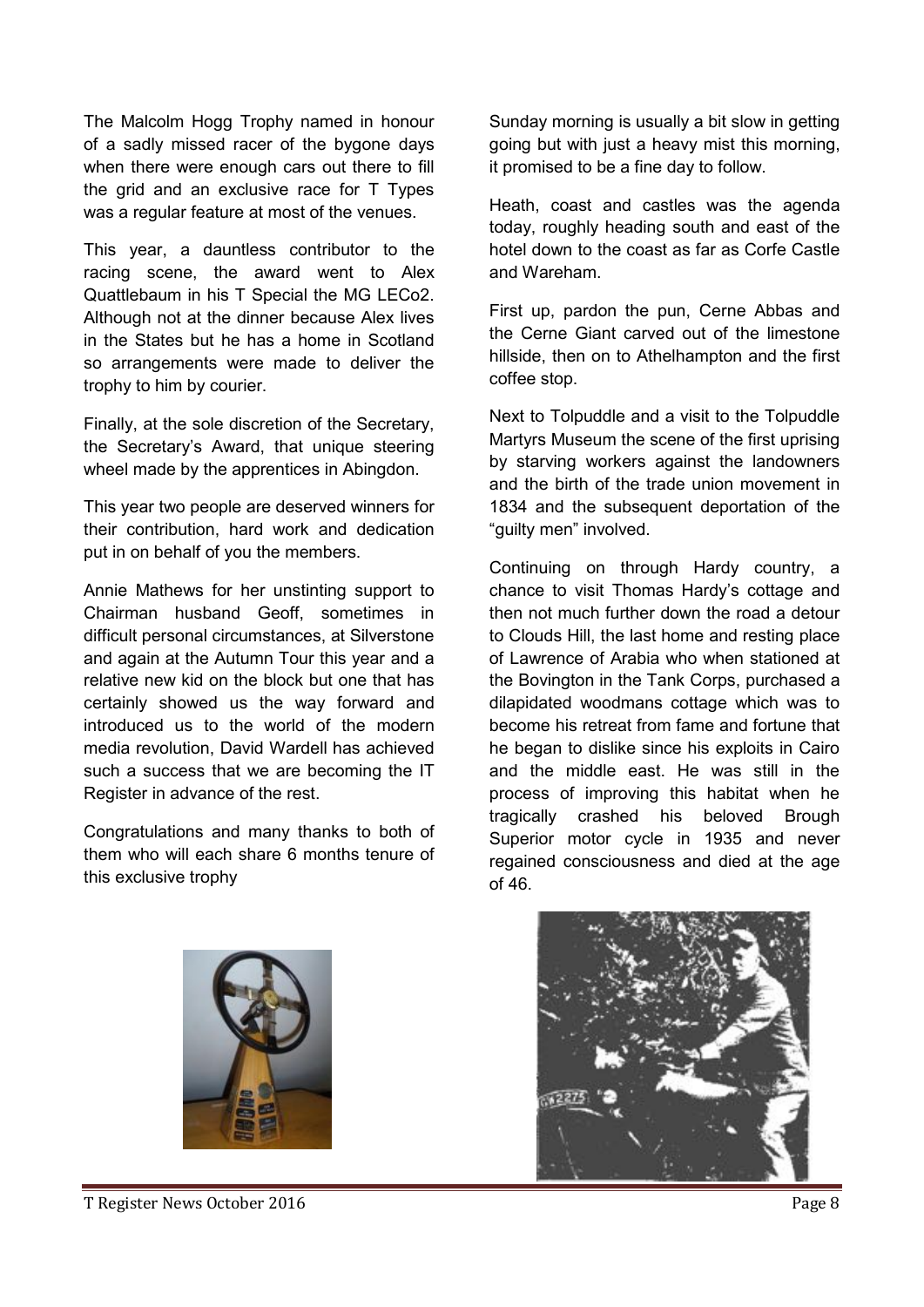Back on the road again and to Moreton and across the moor and a possible visit to Lulworth Cove, then past the firing ranges and superb views of the Purbeck hills and perhaps an optional visit to the lost village of Tyneham which was evacuated by the army in 1943 as a part of the preparations for D Day, 225 villagers had to abandon the village given only 30 days to leave and they were never allowed to return in spite of promises made at the time.

Then finally on to Corfe Castle the ruins of a medieval castle, opportunity to ride the Swanage Railway at Norden before heading to Wareham across the forest and to Milton Abbas and onward to the hotel.

An informal arrangement for dinner on Sunday an excellent carvery, "just the thing on Sunday", she said "a good roast dinner"

Once more an excellent Autumn Tour, the weather did not deter us, only one or two breakdowns, as usual mainly electrical but not necessarily due to the weather.

Our many many thanks to Annie and Geoff for organising us and to Chris and Gaye who did a super job in guiding us around the Dorset landscape.

Soon be next year, up north this time, see you there.

John Ward

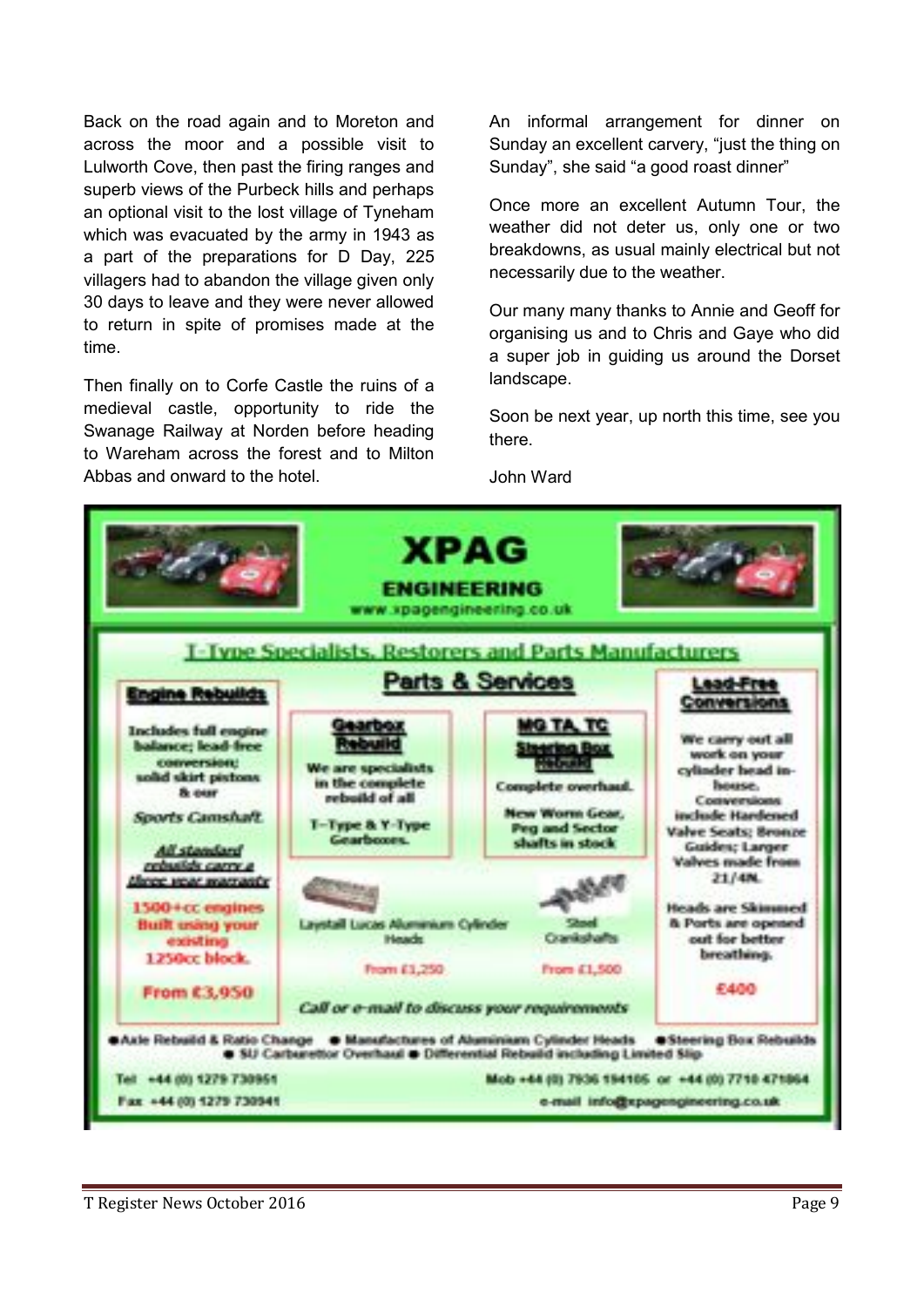#### **And now onto next year…………………**

#### **2017 Autumn Tour to Lakes and Dales**

Next year's Autumn Tour sees us once more heading up north to the Lakes and Dales borders. Organised by Grant and Barbara Humphreys, places are being taken up fast so if you want to go do not hesitate and contact The Shap Wells Hotel Penrith, on 01931 716628, the dates are  $1<sup>st</sup>$  to  $4<sup>th</sup>$  September 2017 and mention the MGCC T Register upon booking. **Then when you have secured your place it is most important that you contact Grant or Barbara and give them your details for receipt of all further correspondence:** email [grant.chumphreys@btinternet.com](mailto:grant.chumphreys@btinternet.com) or telephone 01253 810288

The price for the 3 nights is £288 for a double bedded room on a dinner bed & breakfast basis.



The Saturday run will venture into the western Yorkshire Dales via the picturesque Eden Valley taking in a variety of 'driving' roads, places of interest and coffee and lunch stops.

The Sunday run will take us into the Lake District with its spectacular scenery and places of interest and maybe a Lakeland pass as part of the route.

\*\*\*\*\*\*\*\*\*\*\*\*\*\*\*\*\*\*\*\*\*\*\*\*\*\*\*\*\*\*\*\*\*\*\*\*\*

## **T Types to the Ardennes 12 – 16 May 2017 Bill and Sally Silcock are organising a Spring Continental Tour for you to the Ardennes.**

They have provisionally booked all the rooms in the Castel les Sorbiers [\(www.castellessorbiers.be\)](http://www.castellessorbiers.be/) 10 miles south of Dinant in the Belgian Ardennes for four nights from 12 – 16 May 2017. They have one single room and 29 double/twin rooms, so the absolute maximum is 30 cars including the organisers.



Since the nearest alternative places to eat are at least ten minutes' drive away along a narrow, twisting road, all evening meals will be taken at the hotel, including a gala dinner on the last night.

The prices are 300€ per person in a double/twin room, and 408€ per person in a single room, for four nights' half board. In addition there will be a city tax of 1€ per person per night. Up to three rooms, including the single room, will be available for single occupancy at 300€ per person which will be on a first come first served basis. An additional charge of 20€ per person will be made for special menus on the first and last night (the Découverte menu on the first night and the Castel menu for the gala dinner).

The hotel requires a 30% deposit by the beginning of December 2016 which equates to about £90. The balance would be payable direct to the hotel on departure.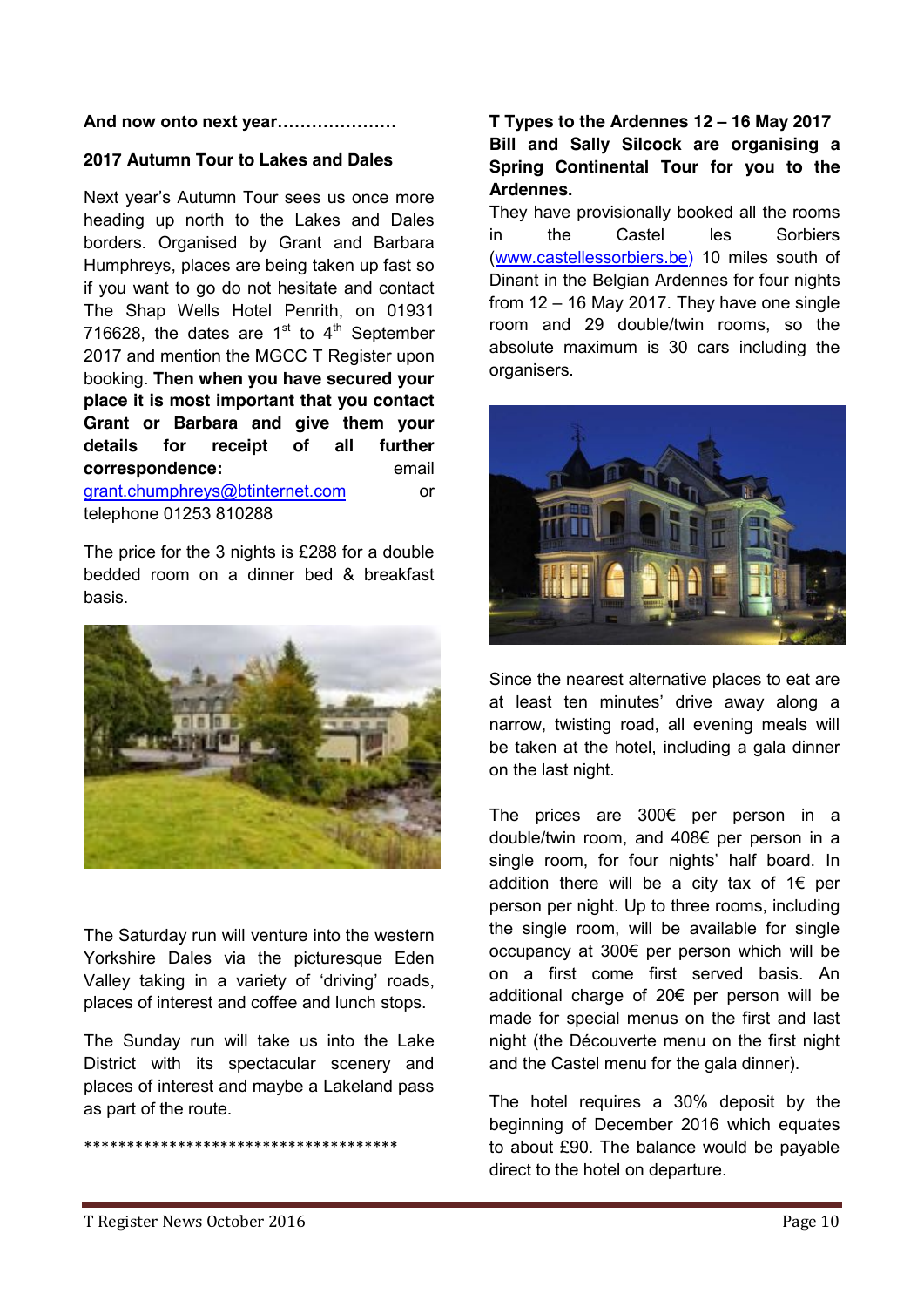The nearest ports are Calais, Dunkirk, Zeebrugge and Hook of Holland – the hotel is about the same distance from all of them. As usual, those going on the tour will need to organise their own ferry or Eurotunnel booking.

There are a number of scenic routes in the area and. there are also lots of places worth visiting, including particularly good caves at Han sur Lesse, a micro-brewery near the hotel and a castle at Bouillon.

As is the tradition on our continental tours, there won't be any set routes or timetables, but we will provide lots of information about the area and the routes compiled in 2008 and will be updated and be available to anyone who wants to use them.

Please e-mail Sally Silcock at treg.sec@virginmedia.com or telephone 01525 750468 to express your interest in this trip. If phoning, please leave contact details (preferably an e-mail address) so that they can contact you when necessary.

#### **Bill and Sally Silcock**

#### **MG TD, Fires, Beers, and an 820 Mile Dash**

T Register News October 2016 Page 11

Towards the end of June Sara and I travelled in our 1953 MG TD north from our home in Tehachapi, California, to the Gathering of the Faithful (GoF) MG meeting near the town of Redmond in Oregon with the intention of also sampling the wares of several microbreweries along the way.

A couple of days before we set out we had a scare as a brushfire had broken out in the valley below us (Fire 1). Although it was extinguished within three hours by the prompt intervention of fire bomber aircraft spreading fire retardant, helicopters spraying water from the air and the local firefighters operating on the ground, it was closer to home than we liked. In the aftermath it was apparent that several houses in the vicinity of the fire had been redecorated in a tasteful Fire Retardant Red colour with matching garden furniture and motor vehicles.





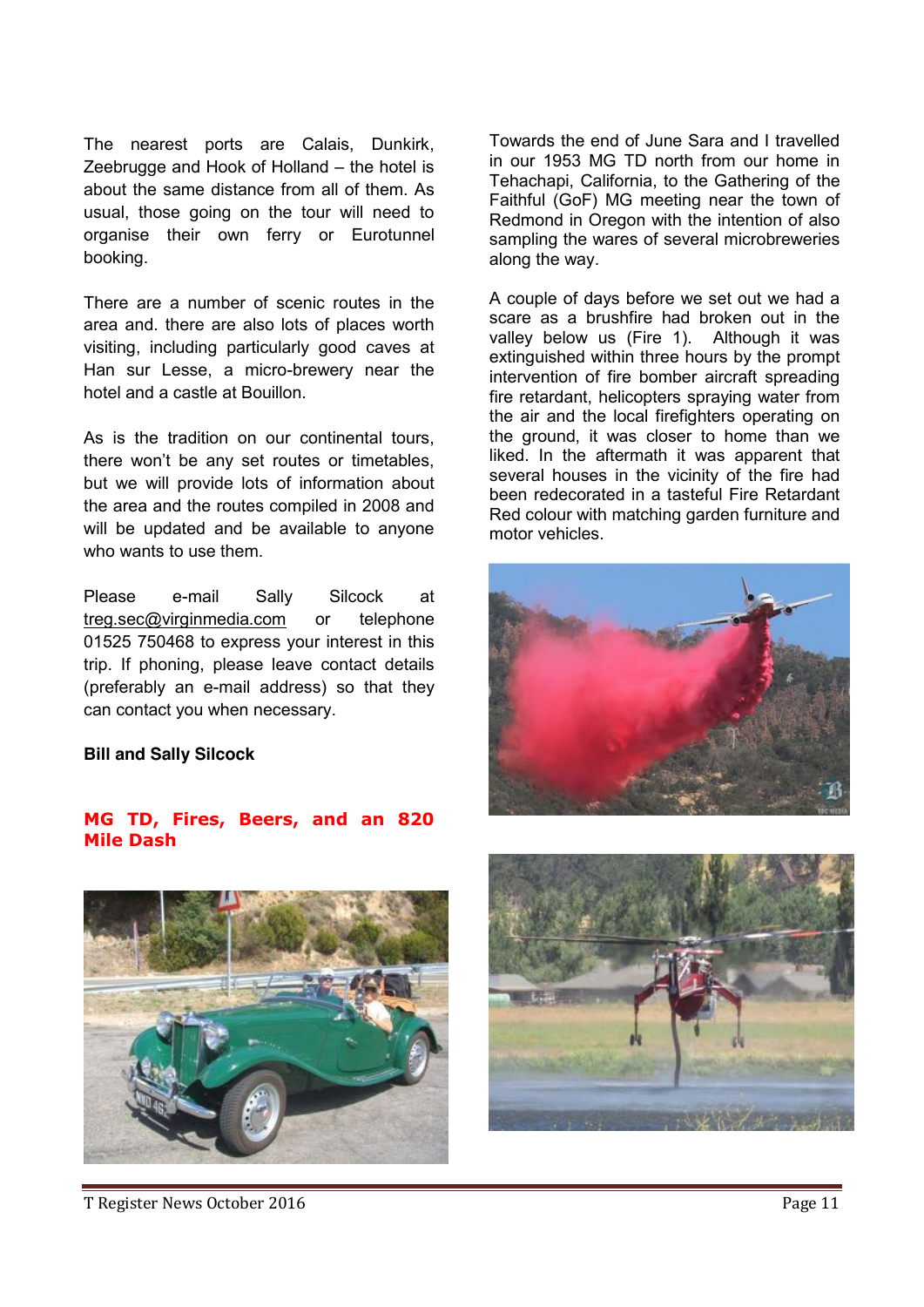The distance from our home to the Eagles Crest Resort, where the GoF meeting was taking place is about 820 miles along our planned route north along Highway 395 on the eastern side of the Sierra Mountains.

As I had to do the driving, we planned a leisurely trip averaging around three hundred miles per day, so our first day's travel took us through the northwest corner of the Mojave Desert driving through the thick smoke pall from the "Erskine" fire near Lake Isabella in the mountains to our east (Fire 2). This fire was only about twenty miles north of our home as the condor flies, although luckily a couple of large mountains separated our place from the fire.

Then on past Owens Lake (now a dry salt pan having been drained to water the lawns of Los Angeles), Mount Whitney, the highest mountain in the "contiguous states of the USA" to the very pleasant town of Bishop, famous for its "Mule Days", where we met up with friends, who were also heading for the GoF and passed a pleasant evening in a brewpub just down the road from our motel.

The second day's planned route had to be changed because another brushfire to the north of us near Mono Lake (Fire 3) was blocking the road. So we took a detour along US Highway 6 from Bishop and into Nevada. We were slightly disconcerted to see a sign saying the road went Provincetown Massachusetts, which we reckoned was slightly out of our way. Our detour took us through barren mountainous and desert areas and disconcertingly though the middle of a large military base, which from the humps in the ground was obviously a vast ordnance store.

Fortunately no brush fires there. Eventually, having travelled about 80 miles further than planned, we rejoined our intended route further north, having stopped for lunch at a diner that served excellent sandwiches and had more beers on tap than we could manage and still be fit to continue our journey. From there we drove on to our second overnight stop in Alturas. As stopping places go, Alturas scored almost zero on both beer and



eating establishments, proving to be a big disappointment.

The next day we completed our drive to the Eagles Crest Resort just outside Redmond, and joined in a well organised and thoroughly enjoyable week's MG and beer related activities at the GoF West and the many brewpubs in the town.

At the end of the week we filled up the TD with some excellent petrol which had no ethanol and in the expectation of smooth running and extra power from the engine, we departed in anticipation of a leisurely day's drive to our planned overnight stop in Susanville just south of the border, back in California, with a brewpub just along the road from our hotel. And so it was until midafternoon, when our mobile phones started beeping frantically with messages that a brushfire (Fire 4) to the west of our home was threatening the woods and houses in the area and that our house was in the "Advisory Evacuation" area.

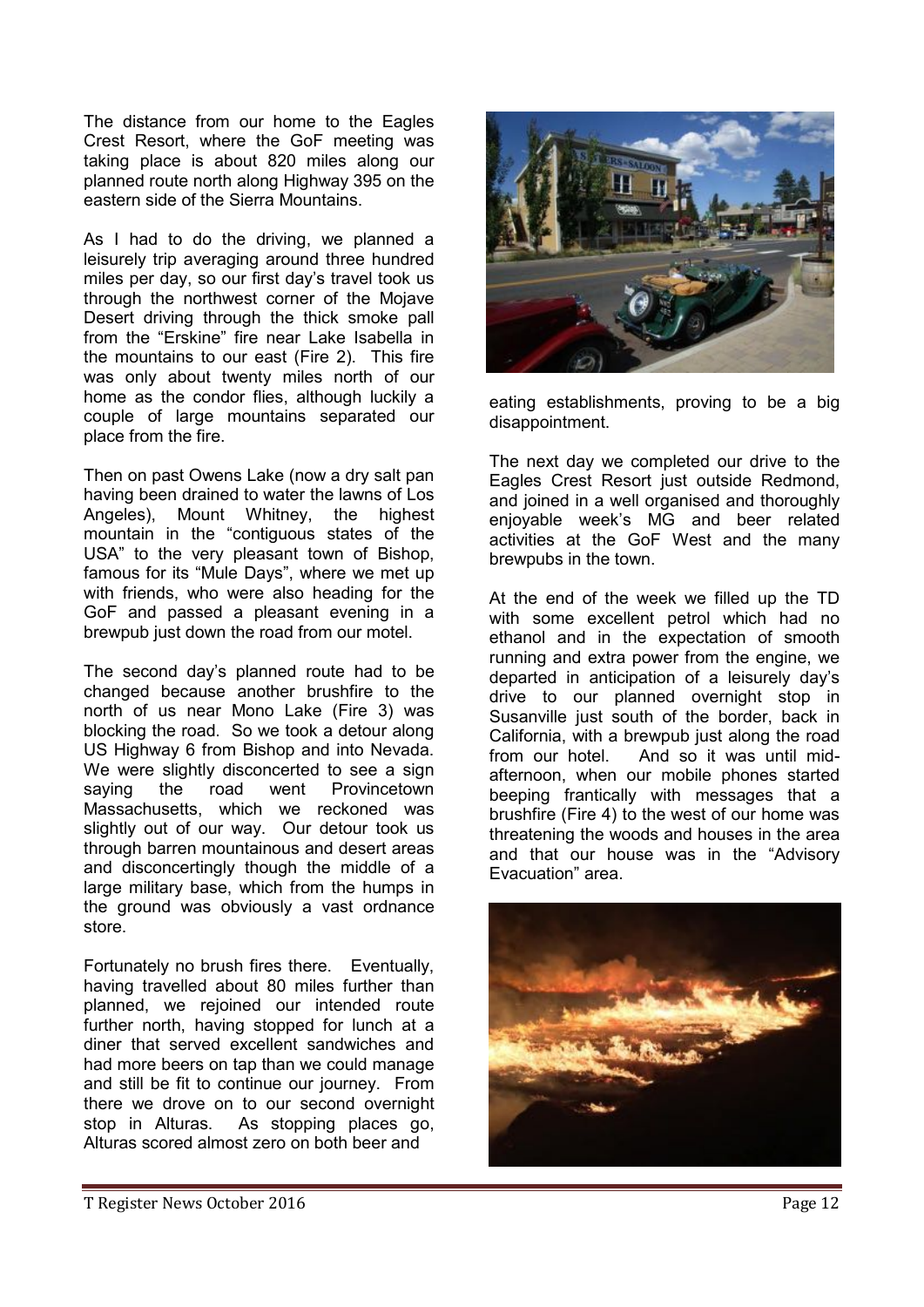We did not feel that we would sleep comfortably in hotel rooms for the next two nights and leave our home to be burned down without recovering vital documents and valuables from the house, so we decided to drive straight home with as few stops as possible.

Stopping only to refuel and collect a takeaway pizza and two large mugs of iced tea from a Pizzeria in Susanville we continued on south. I was aware that the dynamo on the TD would not sustain the battery on the car for a full night's driving so we held off switching on the lights until well after sunset, which saw us on the northern outskirts of Reno, Nevada, as we headed south along the fastest and shortest route home - Highway 395. We drove on sidelights in built up areas to conserve the battery and refueled with the engine running, lights off, to try to recharge the battery a little. Most of the journey was through dark unpopulated areas so we had to use the headlights even though they were progressively draining the battery.

Whenever possible we resorted to driving closely behind trucks using only sidelights. This tactic must have puzzled the truck drivers and made them wonder if the Highway Patrol was tailing them as they drove at exactly the 55 MPH speed limit while we were behind. As each truck turned off, doubtless to get rid of whatever was tailing them, we drove on faster, cruising at about 65 mph, hoping to cover as many miles as possible whist the battery lasted.

After about fourteen hours of continuous driving, we arrived in Bishop again in the small hours and it was apparent that not only was the battery completely finished but so was I, so after refueling we stopped in the car park of Dennys, a 24-Hour diner, and had a cup of hot chocolate each before returning to the car planning to re-start using the power pack that I knew I had loaded into the back and which was inexplicably not there!

We, therefore, opted for a couple of hours sleep until dawn. When we awoke, somewhat worryingly the car park was full of fire trucks whilst their occupants were grabbing an early breakfast in Dennys. Fortunately a kind gentleman coming in for his breakfast gave us a jump start using the jumper cables that were actually where they were supposed to be.

Heading off south again in the first light of day we were passed periodically by convoys of fire trucks including those we had seen at the Dennys earlier. We were travelling between sixty and sixty five miles per hour but these fire trucks were going considerably faster raising our worry level progressively higher.

We got to Tehachapi at 9am and stopped to refuel as we wanted to be sure of having enough in the car to cover any eventualities. As we were topping up the tank our mobile phones beeped with messages telling us the evacuation was now mandatory. Fortunately we were now able to link up with some good friends who returned with us to our house before the police closed our road to incoming traffic, grabbed a few valuables threw them into the cars and we drove all the drivable cars out to safety.

As luck would have it, the winds that had fanned the Erskine Fire at Lake Isabella to burn an area of 47000 acres, 285 houses and bring about the deaths of two people, died down over the next 24 hours and a total of over 1000 fire fighters, several dozen fire trucks from all over the region, two fire retardant bomber planes and twelve helicopter water bombers working in shifts 24 hours a day were able to contain the fire threatening not just our house but many more throughout the area and then after 48 hours the evacuation order was lifted. We were able to return home.

And the TD? After its 820 mile dash averaging nearly 50 MPH including the times spent re-fuelling but not the two hour sleep, it had a quick battery re-charge and a thorough wash. The next weekend we drove it down to the Central Coast British Car Club meeting at Oxnard, a mere three hour drive away, where it won First Prize in the T-Series class!

## **Will Handley**

## **September 2016**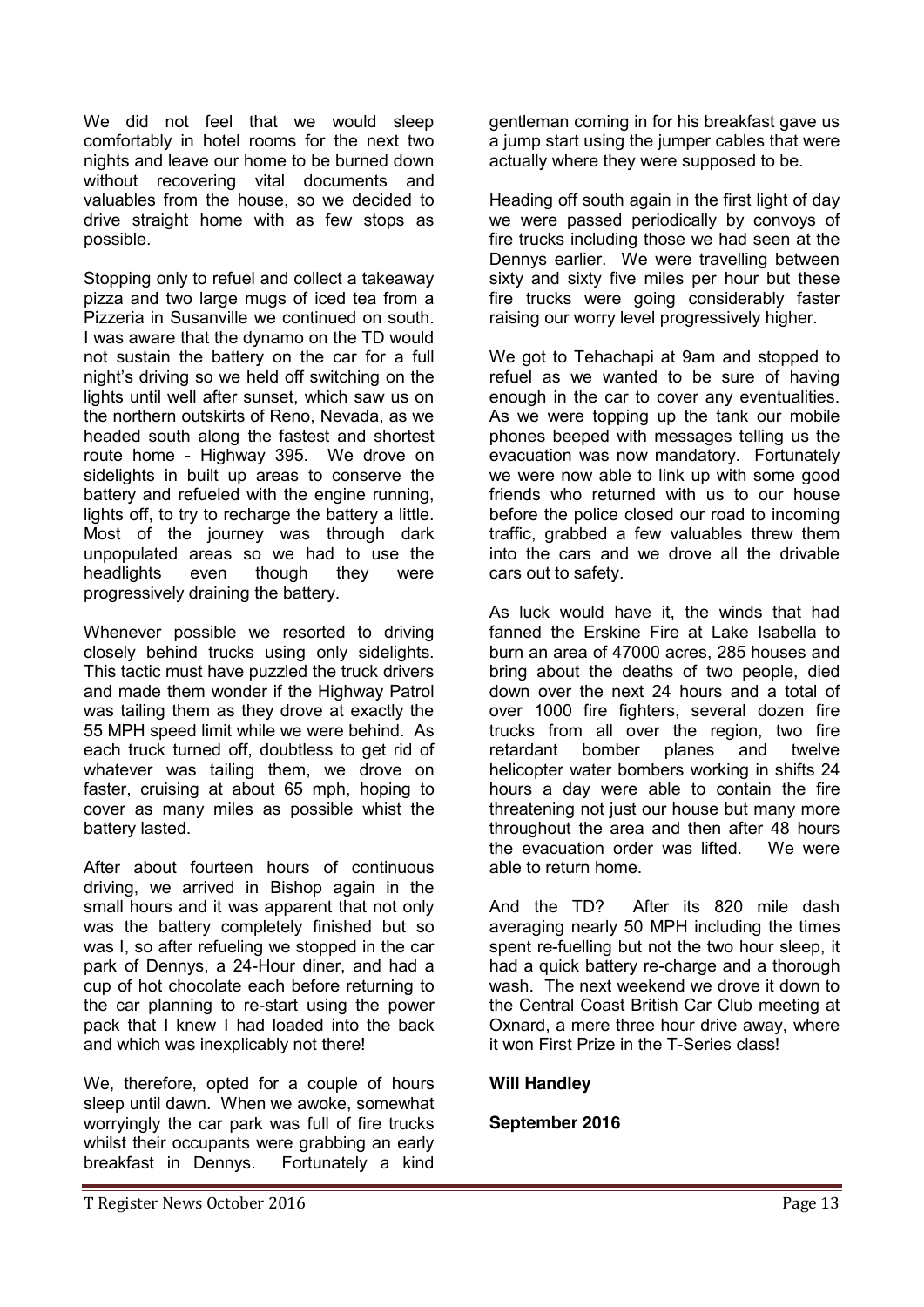## **And now the final chapter on the Numbum saga……………………………………………..**

I said earlier that the worthy winners of the Montague Burton Cup was the intrepid couple who set off to drive round Britain in their TA.

Obviously not being at the Autumn Tour dinner, arrangements had to be made to present them with their award.

Secretary Sally Silcock devised a plan to meet Pam and Owen at a halfway point between Stockton and Bedford and a suitable hostelry was chosen. Come the day all set off to go to the said meeting place, but Numbum had other ideas - yet again. On the outward bound trip you may remember, a half shaft had broken early on in the journey, well this time it was terminal and the back axle gave up the ghost.

RAC truck again to get them home, jump in the modern and still be there to receive the award from Sally Silcock





**Back at home with the trophy, and another job to do this winter.**

## **T TYPES IN COMPETITION**

There has been much said about the continuing decline in the appearance of T Types at race meetings and it is now left to a mere handful of stalwarts to fly the flag and provide us with the spectacle of early T racers going flat out and busting a gut or an engine just for the fun of it.

Much of the cause is the shear cost of a year's racing never mind the value of the car and its upkeep and maintenance not to mention the race entry fees. Somebody said the other day that to put on a race at Silverstone is now £50 a second !!!

## **But there are other ways to enjoy a bit of competitive fun in a T Type.**

There are ample opportunities to indulge in other forms of competition that will not break the bank and give you a good excuse to avoid the gardening on Sunday.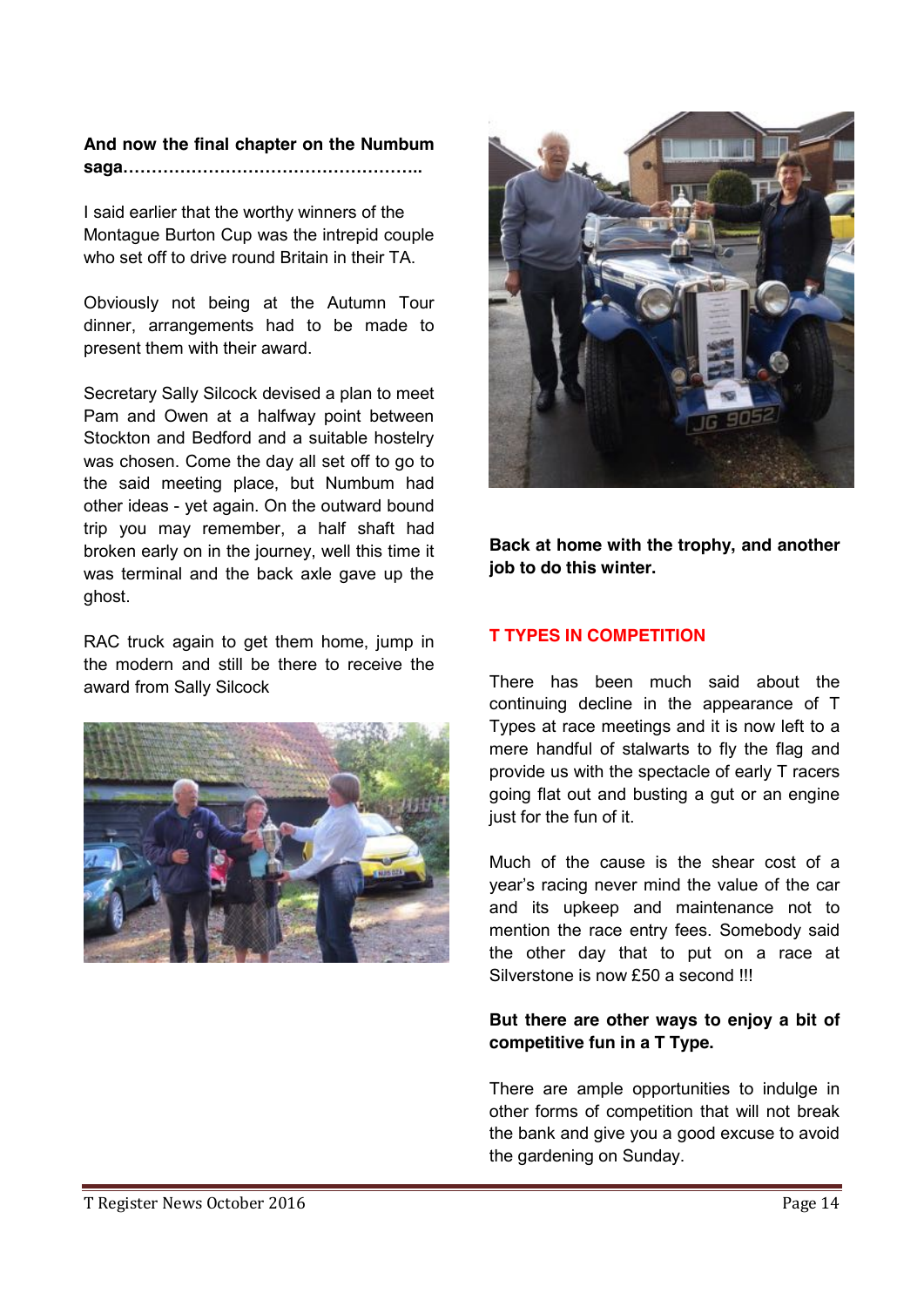There are any number of sprints and hill climbs which are well advertised up and down the country. These are not expensive to enter, you do not need a competition licence and the safety equipment which is in your own best interests is not vastly expensive.

**Colin Murrell the MGCC photographer was at the MGCC SW Centre Hillclimb on**  Saturday 10<sup>th</sup> September, here is a flavour **of what it could be like.**





## **Oh and girls can play too**

Check out the Nuffield Speed Championship as well, you may find that spark you may have been missing.



T Register News October 2016 Page 15